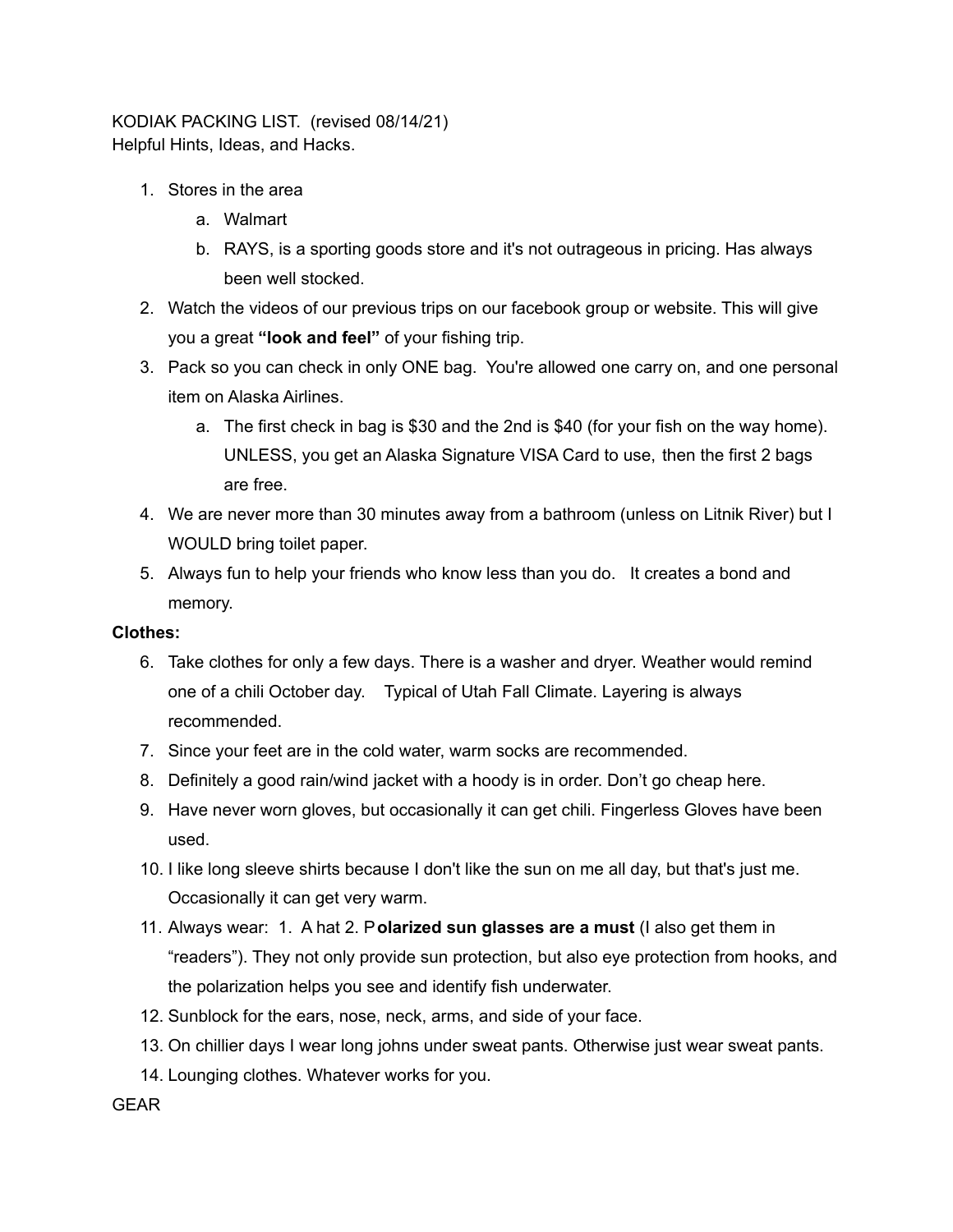- 1. Rods
	- a. Flyfishing 8 wt rods and matching reels and line (I like slow sink in Kodiak but floating line works as well). 20 lb test is what I use for taper and tippet. 20 - 30 lb fluorocarbon tippet can be used instead of tapered leader. You will want to learn the perfection loop in this case. Tapered leader has a pre-tied loop.
	- b. Spin Cast Regular Trout rods and reels will NOT handle the pressures so get heavier duty equipment. We recommend using 30 lb braided line. You will be attaching lures to your fishing line with swivels hooks. Ask your sporting good salesman what can handle the pressures of 10-20 lb fish. Possible reels are the pflueger 35x, or 40 x reels, or the Sedona 3000, or 4000 series. A 25', 20-30 lb fluorocarbon leader is recommended on your spin rod.
- 2. Breathable Waders. **NOT** 100% neoprene waders. Those are for duck hunters and very uncomfortable to move around in.
- 3. Wader Boots. Get one size larger than your shoe size. Pliers (for removing hook). Snips (for cutting line). Mosquito Net for your head. Heavy duty fish stringer rope style (not with the gill hooks). These items can be purchased there.
- 4. Flies and Lures:
	- a. Flyfisherman. Chartreuse Clausers size 2, Pink stuff size 2. They also like green colors. RAYS also sales affordable flies of many kinds.
	- b. One of our popular flies is the Tullis Wiggle bug. You can purchase them www.rainysflies.com. Pink should be a majority of your purchase but others colors are fun to try. Purple, Chartreuse, black are other colors you can try. Randy Browning filmed a tutorial on how to tie the wiggle bug, which can be found on the website.
	- c. Spinner LURES: Randy and I will have some available for a nominal fee that he has made up that work. You can see pics on our website. MEPPs flying C in orange and pink work well. Other options can be found at Rays such as the Kodiak specials designed for Silvers. The principle of big lures - big water, small lures- small water applies here.
- 15. Back Pack or similar pack to carry your fishing stuff around day to day. A fishing vest works for some, others use small storage boxes for their lures and tippet. Zingers (retractable cord that hangs on your waders or vest) work well for holding nippers, and hook sharpeners well. I found that pliers, purchased with a holster that attaches to your wader belt is handy.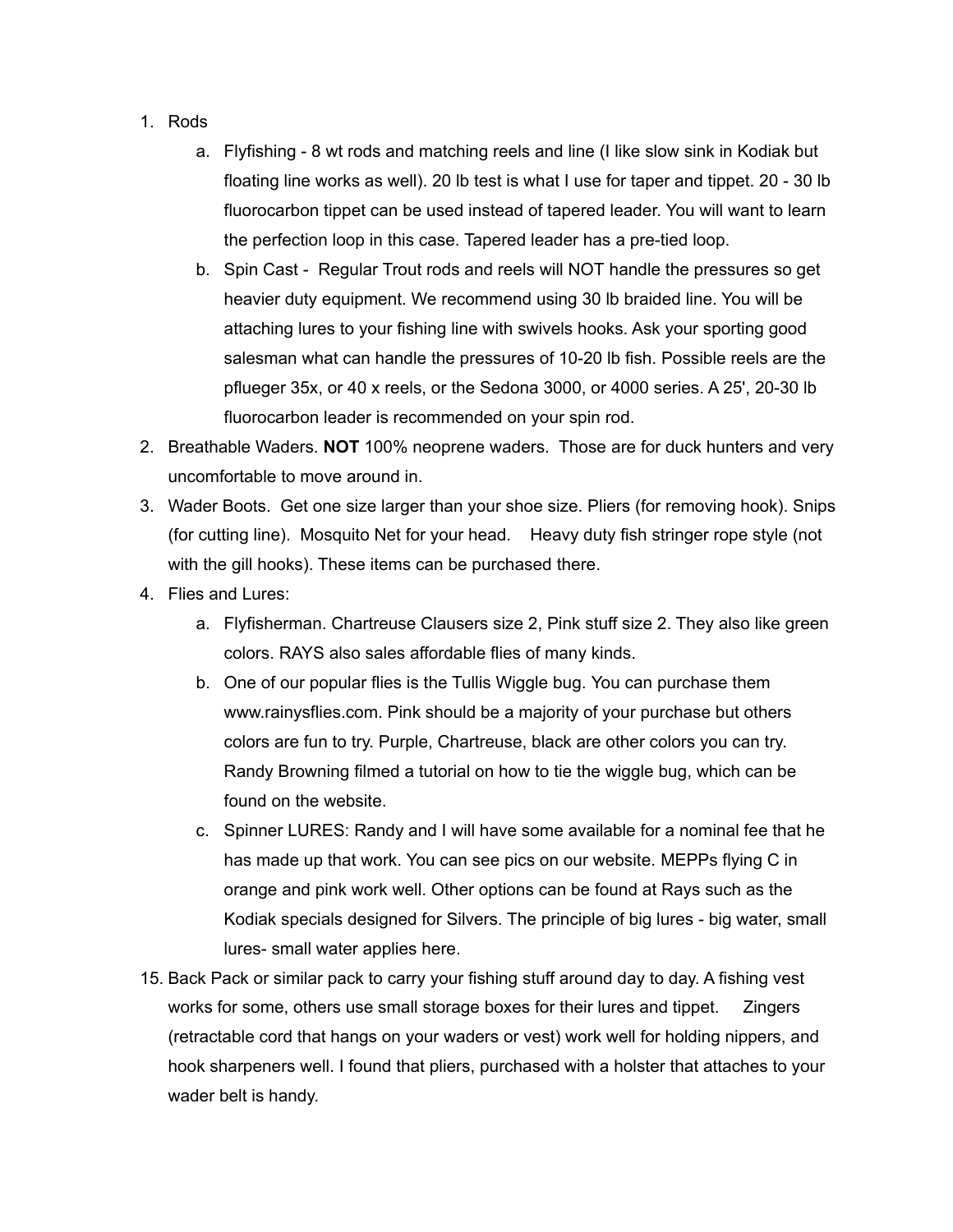- 16. Bear protection. You can bring a gun if you want. I don't carry a firearm, but do carry bear spray, of which I have a few extra but they can be purchased in Alaska. You CAN'T take bear spray on any flights, so don't bring them from home.
- 17. Licenses can be purchased online or in Kodiak. They are about \$70. If the Ocean Run king salmon are around, a king salmon stamp can be purchased online while fishing. Don't purchase one at the store.
- 18. A memory video will be made of your adventure. Taking lots of pictures is a must. Bring your phones or a digital camera. Go Pro's are fun as well. At the end of the trip, I will provide a Google drive that you will be able upload your pics and videos. Or at the end of the trip we can do an AIRDROP if you have an iphone.
- 19. Occasionally the bugs are bad on the road system but not to often. Bug spray can be helpful on those occasions, a head net can also come in handy especially on the Litnik trip. RAYS in Kodiak carries head nets, or you can bring one with you.

LEARN YOUR KNOTS. Bring leader if you need to practice.

- a. Rapala Knot for tying on flies.
- b. Fishermans Improved Clinch knot.
- c. Palomar knot.
- d. Double UNI Knot.
- e. We have made our own videos of these knots and can be found on the website and our facebook page.
- 20. Plane tickets
- 21. Wallet, Cash (recommended \$300-\$500 a person for tipping and souvenirs
- 22. Hygiene Kit
- 23. Phone and camera chargers
- 24. Small flashlight or headlamp
- 25. Sunscreen, lip balm, reading books, Reading glasses,

## **Afognak Day/ overnight trip (where applicable)**

- 26. We will provide
	- a. Sleeping bags, blankets
	- b. Cooking gear for the boat
	- c. Water filtration (bring your own would be helpful)
	- d. Cots
	- e. Garbage bags